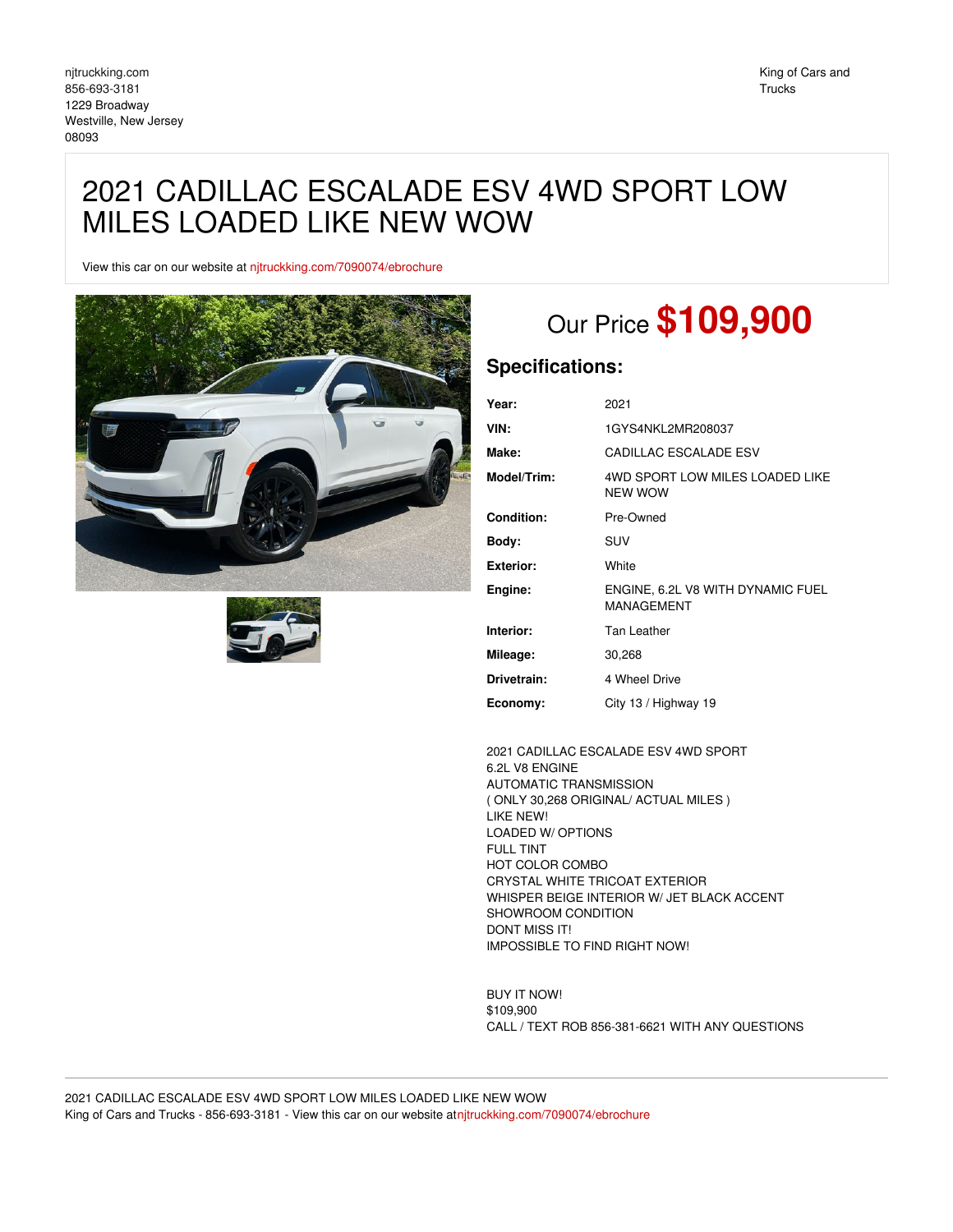

#### 2021 CADILLAC ESCALADE ESV 4WD SPORT LOW MILES LOADED LIKE NEW WOW King of Cars and Trucks - 856-693-3181 - View this car on our website at[njtruckking.com/7090074/ebrochure](https://njtruckking.com/vehicle/7090074/2021-cadillac-escalade-esv-4wd-sport-low-miles-loaded-like-new-wow-westville-new-jersey-08093/7090074/ebrochure)

## **Installed Options**

#### **Interior**

- Adaptive Remote Start- Air Ionizer- Air conditioning, rear
- Ambient lighting, interior selectable for instrument panel, doors, footwell, map pocket and door pull cups
- Augmented Reality live image of what is in front of the vehicle displayed on the 14.2" diagonal Cluster Display. When a navigational route is active, the system will overlay directional information on the live image being displayed.
- Climate control, tri-zone automatic with individual climate settings for driver, right-front passenger and rear passengers (includes rear air vents)
- Console, floor with covered storage, large and small storage bins, dual cup holders, electronic climate controls and second row heated seat controls. Also includes auxiliary power outlet, USB A/C ports and 110-volt outlet
- Console, overhead
- Cruise control, electronic with set and resume speed (Upgradable to (KSG) Adaptive Cruise Control when (ST1) Driver Assist Tech Package is ordered.)
- Defogger, rear-window- Door lock and latch shields
- Door locks, power programmable with lockout protection and delayed locking
- Floor covering, color-keyed carpeting
- Floor mats, color-keyed carpeted first and second row, removable
- Head-Up Display, full-color, reconfigurable (includes the following views: Speed, Audio/Phone, Navigation and Performance)
- Keyless Open includes extended range Remote Keyless Entry Keyless Start, push-button
- Memory settings includes two "presets" for driver seat adjuster, outside mirrors and power
- tilt/telescoping steering column - Power outlet, 110-volt- Rear Camera Mirror- Rear Seat Reminder
- Seat adjuster, driver 4-way power lumbar- Seat adjuster, driver 8-way power
- Seat adjuster, front passenger 4-way power lumbar
- Seat adjuster, front passenger 8-way power- Seat trim, Leather
- Seats, front bucket (Includes 12-way driver and front passenger adjustments.)
- Seats, heated and ventilated driver and front passenger
- Seats, heated driver and front passenger Seats, heated second row outboard seats

- Seats, second row bucket, power release (May substitute (ATT) second row 60/40 split-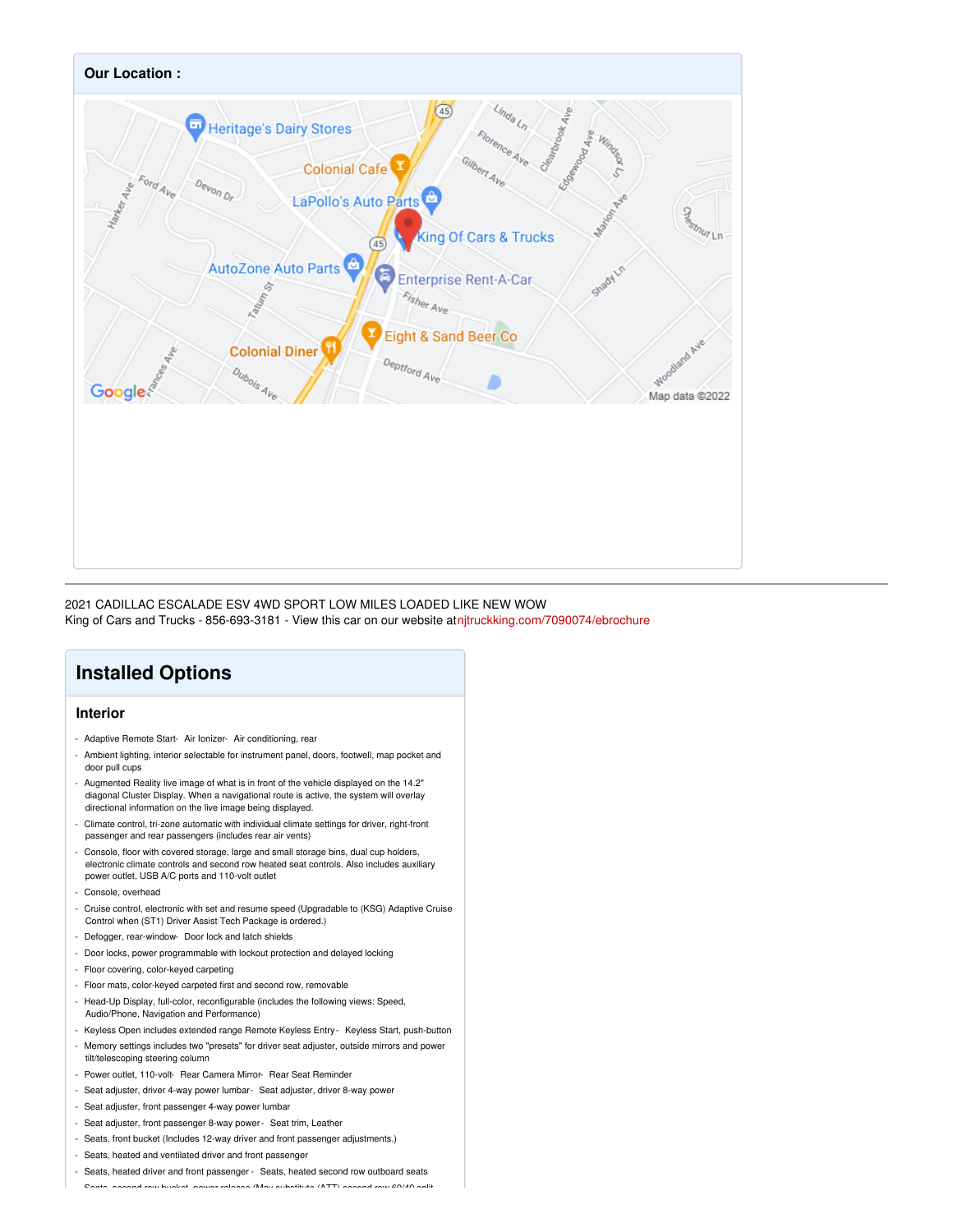- Seats, second row bucket, power release (May substitute (ATT) second row 60/40 splitfolding bench seats.)
- Seats, third row 60/40 split-bench, power-folding- Sensor, glass breakage
- Sensor, vehicle inclination- Sensor, vehicle interior movement
- Steering column, power tilt and telescoping
- Steering wheel controls, audio, phone, cruise control Conversation Enhancement, gap distance and heated steering wheel
- Steering wheel, heated, automatic
- Theft-deterrent alarm system, content theft alarm, self-powered horn
- Theft-deterrent system, unauthorized entry, engine immobilizer
- Universal Home Remote includes garage door opener, programmable - Window control, all windows, Express-Up/Down (auto Express-Up/Down via key fob)
- Wireless Phone Charging located in the console just in front of the console bin lid (The system wirelessly charges one compatible mobile device. Some phones have built-in wireless charging technology and others require a special adaptor/back cover. To check for phone or other device compatibility, see my.cadillac.com/learnAbout/wireless-charging or consult your carrier.)

#### **Exterior**

- Active Aero Shutters, front (Deleted when (LM2) 3.0L Turbo Diesel engine is ordered.)
- Assist steps, running board (Upgradeable to (B3L) power-retractable assist steps.)
- Door handles, body-color- Door handles, illuminating
- Glass, acoustic, laminated windshield- Glass, deep-tinted
- Hands-Free Liftgate open and close, programmable memory height, with Cadillac branded projection light
- Headlamp control, automatic leveling system- Headlamps, LED
- Headlamps, automatic on/off- IntelliBeam, automatic high beam on/off
- Luggage rack, roof-mounted, Gloss Black
- Mirrors, outside heated power-adjustable power-folding, body-color, driver-side auto-
- dimming, integrated turn signal indicators and puddle lighting
- Moldings, Gloss Black, bodyside- Rear Camera Mirror Washer
- Spare tire lock, hoist shaft
- Sunroof, power, panoramic with tilt, slide, express-open/close and sun shade control
- Tail lamps, LED illumination- Tire, spare 265/70R17SL all-season, blackwall
- Tires, 275/50R22SL all-season, blackwall
- Wheels, 22" (55.9 cm) 12-Spoke alloy, Polished with Dark Android finish
- Windshield, solar absorbing- Wiper, rear intermittent
- Wipers, front intermittent, Rainsense

#### **Safety**

- Adaptive Remote Start- Air Ionizer- Air conditioning, rear
- Ambient lighting, interior selectable for instrument panel, doors, footwell, map pocket and door pull cups
- Augmented Reality live image of what is in front of the vehicle displayed on the 14.2" diagonal Cluster Display. When a navigational route is active, the system will overlay directional information on the live image being displayed.
- Climate control, tri-zone automatic with individual climate settings for driver, right-front passenger and rear passengers (includes rear air vents)
- Console, floor with covered storage, large and small storage bins, dual cup holders, electronic climate controls and second row heated seat controls. Also includes auxiliary power outlet, USB A/C ports and 110-volt outlet
- Console, overhead
- Cruise control, electronic with set and resume speed (Upgradable to (KSG) Adaptive Cruise Control when (ST1) Driver Assist Tech Package is ordered.)
- Defogger, rear-window- Door lock and latch shields
- Door locks, power programmable with lockout protection and delayed locking
- Floor covering, color-keyed carpeting
- Floor mats, color-keyed carpeted first and second row, removable
- Head-Up Display, full-color, reconfigurable (includes the following views: Speed, Audio/Phone, Navigation and Performance)
- Keyless Open includes extended range Remote Keyless Entry Keyless Start, push-button
- Memory settings includes two "presets" for driver seat adjuster, outside mirrors and power tilt/telescoping steering column
- Power outlet, 110-volt- Rear Camera Mirror- Rear Seat Reminder
- Seat adjuster, driver 4-way power lumbar- Seat adjuster, driver 8-way power
- Seat adjuster, front passenger 4-way power lumbar
- Seat adjuster, front passenger 8-way power- Seat trim, Leather
- Seats, front bucket (Includes 12-way driver and front passenger adjustments.)
- Seats, heated and ventilated driver and front passenger
- Seats, heated driver and front passenger Seats, heated second row outboard seats
- Seats, second row bucket, power release (May substitute (ATT) second row 60/40 split-
- folding bench seats.)
- Seats, third row 60/40 split-bench, power-folding- Sensor, glass breakage
- Sensor, vehicle inclination- Sensor, vehicle interior movement
- Steering column, power tilt and telescoping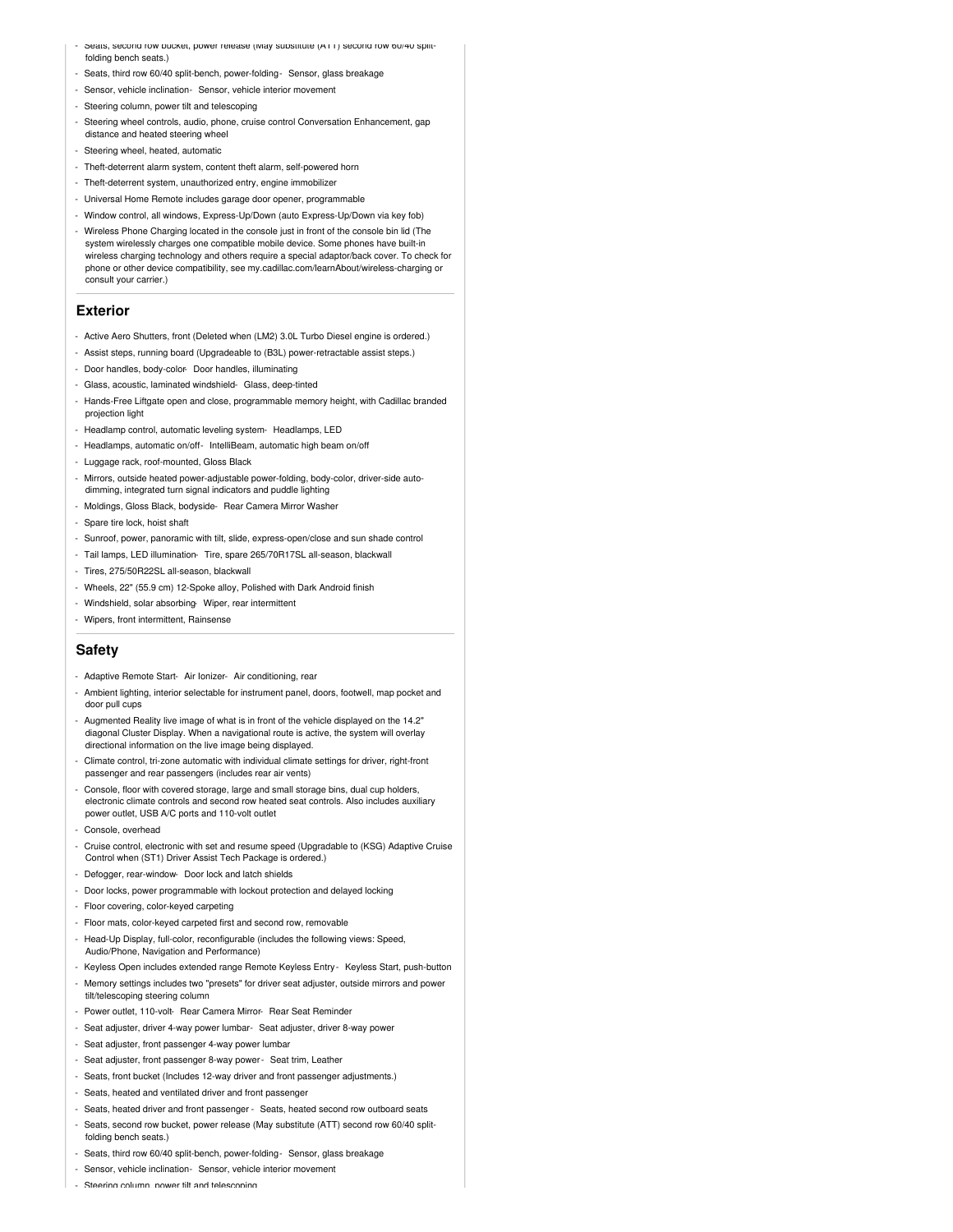in, power uit and te

- Steering wheel controls, audio, phone, cruise control Conversation Enhancement, gap distance and heated steering wheel
- Steering wheel, heated, automatic
- Theft-deterrent alarm system, content theft alarm, self-powered horn
- Theft-deterrent system, unauthorized entry, engine immobilizer
- Universal Home Remote includes garage door opener, programmable
- Window control, all windows, Express-Up/Down (auto Express-Up/Down via key fob)
- Wireless Phone Charging located in the console just in front of the console bin lid (The system wirelessly charges one compatible mobile device. Some phones have built-in wireless charging technology and others require a special adaptor/back cover. To check for phone or other device compatibility, see my.cadillac.com/learnAbout/wireless-charging or consult your carrier.)

#### **Mechanical**

- Air cleaner, high-capacity
- Automatic Stop/Start (Standard on vehicles built before 6-7-2021. Most vehicles built on or after 6-7-2021 equipped with a V8 engine will have (NSS) Not Equipped with Automatic Stop/Start, which removes Automatic Stop/Start, Engine control stop/start disable button and its content. See dealer for details.)
- Brake lining wear indicator- Brake rotors, Duralife- Brake, automatic vehicle hold
- Brakes, 4-wheel antilock, 4-wheel disc- Brakes, Hill Start-Assist/Hill hold
- Capless Fuel Fill
- Cooling, external engine oil cooler (Deleted when (LM2) 3.0L Turbo Diesel engine is ordered.)
- Cooling, external transmission oil cooler, heavy-duty air-to-oil
- Differential, electronic limited-slip- Electric Parking Brake- Electronic Precision Shift
- Engine air filtration monitor
- Engine control, stop/start system disable button (Standard on vehicles built before 6-7- 2021. Most vehicles built on or after 6-7-2021 equipped with a V8 engine will have (NSS) Not Equipped with Automatic Stop/Start, which removes Automatic Stop/Start, Engine control stop/start disable button and its content. See dealer for details.)
- Engine, 6.2L V8 with Dynamic Fuel Management Direct Injection and Variable Valve Timing, includes aluminum block construction (420 hp [313.2 kW] @ 5600 rpm, 460 lb-ft of torque [623.7 Nm] @ 4100 rpm)
- Exhaust, dual with polished outlets- Four wheel drive
- GVWR, 7700 lbs. (3493 kg) (2WD models included and only available with (LM2) 3.0L Turbo Diesel engine. Standard on 4WD models.)
- Hitch Guidance dynamic single line to aid in trailer alignment for hitching
- Hitch Guidance with Hitch View
- In-vehicle Trailering App, System includes checklist, trailer maintenance reminders, trailer security alerts, trailer mileage, tow/haul reminder, trailer electrical diagnostics and Trailer Tire Pressure Monitor System module
- Locking fuel door- Rear axle, 3.23 ratio- Steering, Electronic Power Steering (EPS)
- Suspension, Magnetic Ride Control- Tow/Haul mode selector
- Trailer brake controller, integrated
- Trailering equipment, heavy-duty includes trailering hitch platform, 7-wire harness with independent fused trailering circuits and 7-way sealed connecto
- Transfer case, active, single-speed, push-button controls does not include neutral. Cannot be dinghy towed. (Upgradeable to (NQH) 2-speed electronic transfer case when (ZM1) Heavy-Duty Trailering Package is ordered. 4WD models only.)
- Transmission, 10-speed automatic electronically controlled with overdrive, tow/haul mode and tap up/tap down shifting (Most vehicles built on or after 6-7-2021 with a V8 engine will have (NSS) Not Equipped with Automatic Stop/Start, which removes Automatic Stop/Start, Engine control stop/start disable button and its content.)

#### **Option Packages**

#### **Factory Installed Packages**

-

ENGINE, 6.2L V8 WITH DYNAMIC FUEL MANAGEMENT

Direct Injection and Variable Valve Timing, includes aluminum block construction (420 hp [313.2 kW] @ 5600 rpm, 460 lb-ft of torque [623.7 Nm] @  $4100 \, \text{m}$